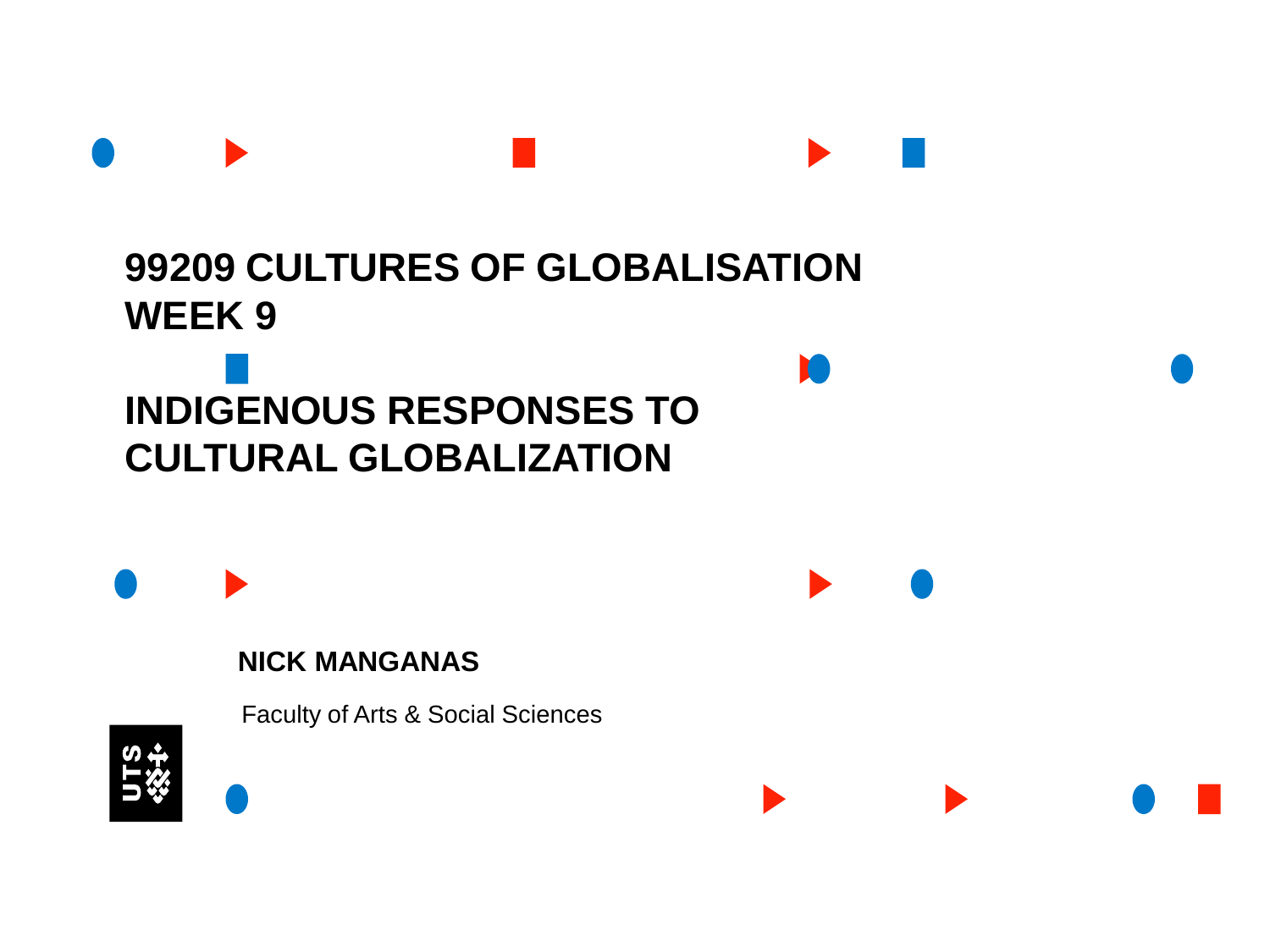## **WEEK 9 Seminar Outline**

## **PART I**

- ➢Lecture (30 minutes)
- ➢Group Activity (30 minutes)

### **PART II**

- ➢ Media Portfolio Assignment (due in Week 11)
- ➢ Group Case Study Assignment Brief explanation (10 mins)
- ➢ Group Case Study Planning Activity (20 mins)
- ➢ Media Portfolio group discussions and Roll call (20 mins)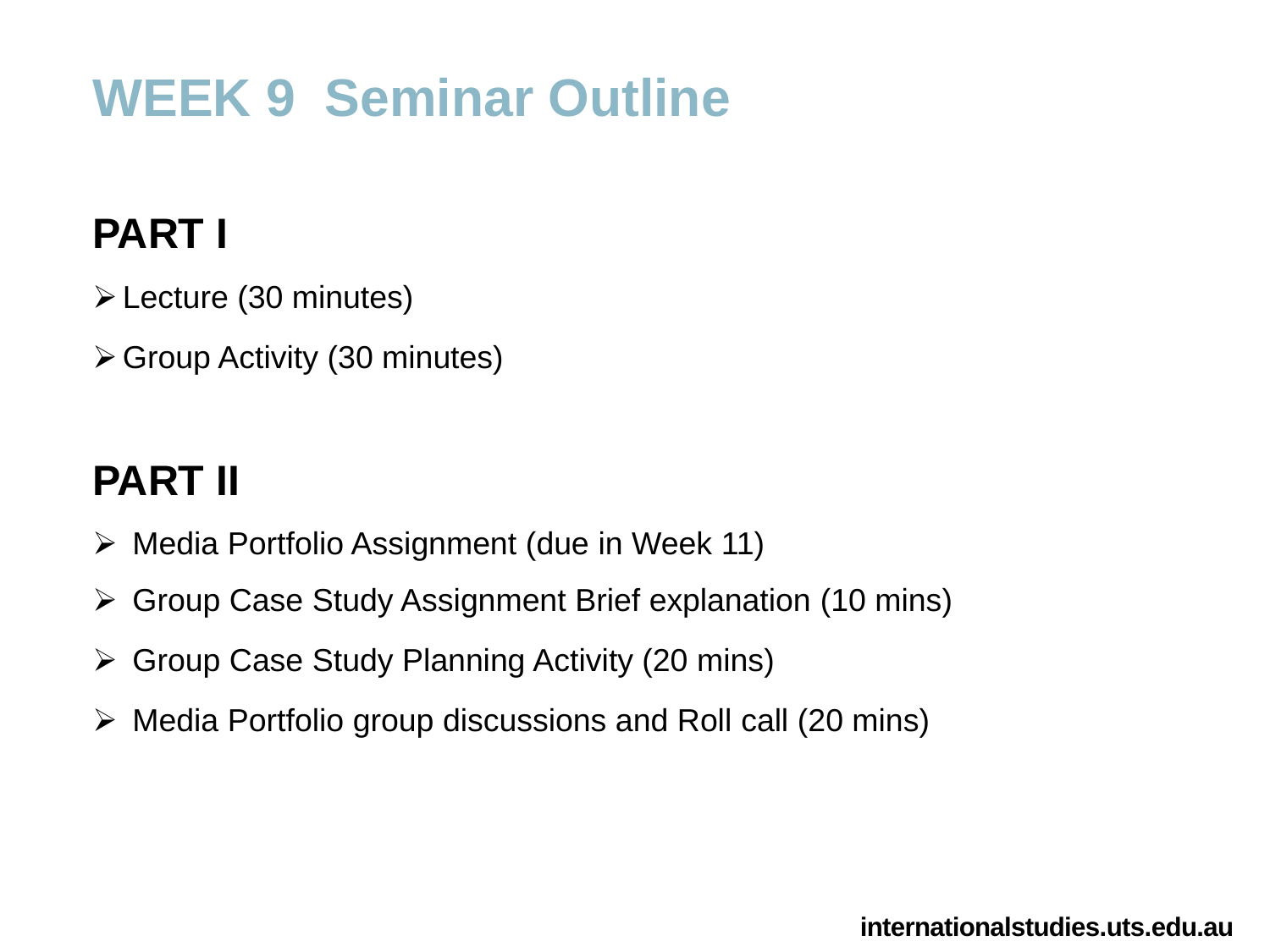## **INDIGENOUS RESPONSES TO CULTURAL GLOBALISATION**

3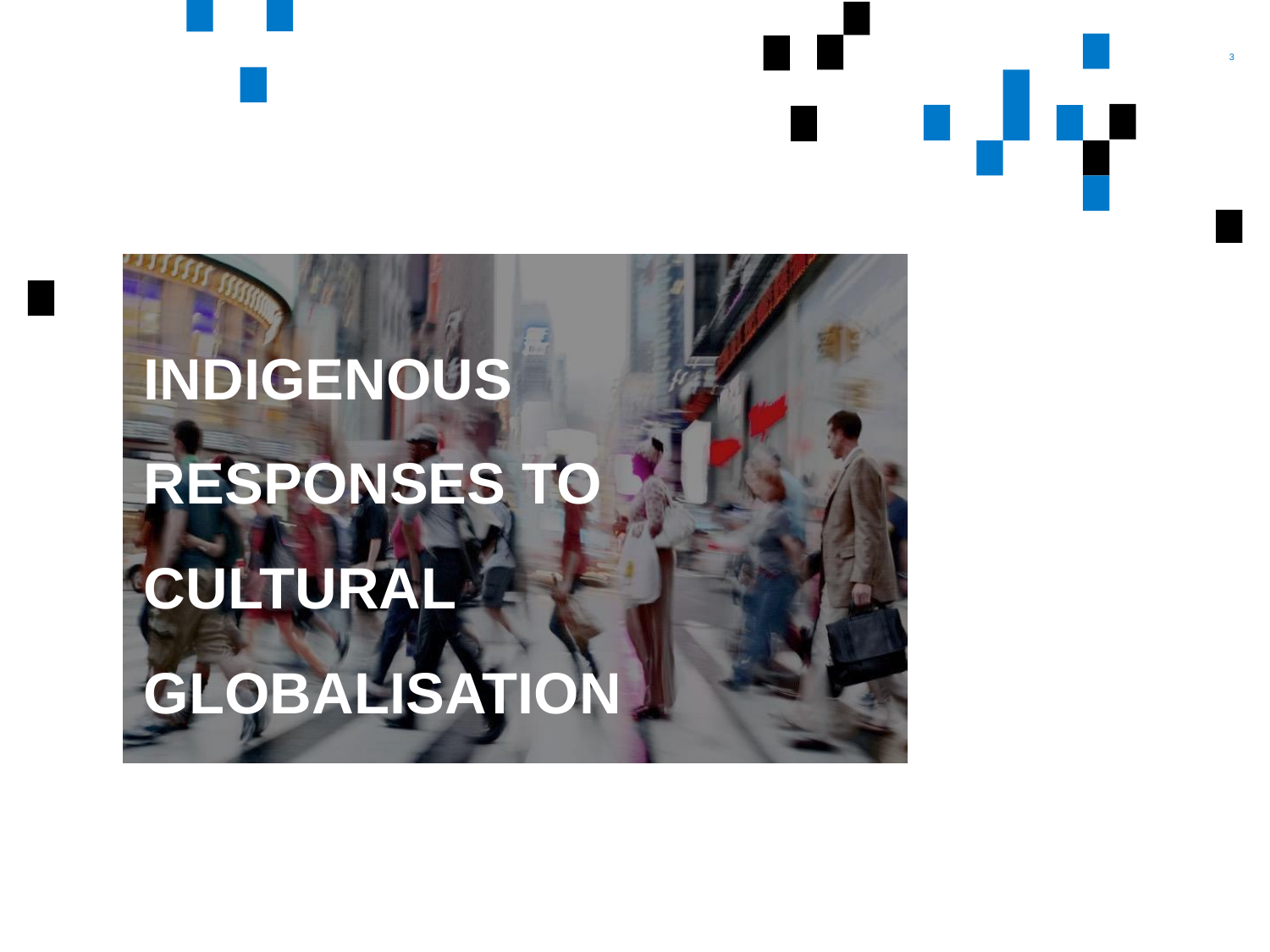## **INDIGENOUS RESPONSES TO CULTURAL GLOBALISATION**

**INDIGENEITY** is a branch of **POSTCOLONIAL** theory.

- $\triangleright$  Aims at understanding the increasingly complex and shifting subject positions of indigenous writers and cultural producers.
- $\triangleright$  Indigenous groups completely earn the position of colonized group to clearly demonstrate the processes of imperialism at work.
- ➢ But very often, indigenous groups have fallen into the political trap of the essentialism set for them by imperial discourse.
- $\triangleright$  Indigenous peoples sometimes defined as the ultimately marginalised and as having a real **"authenticity"**.
- $\triangleright$  But if all cultures are dynamic and shift and adapt according to their environment then so do indigenous cultures.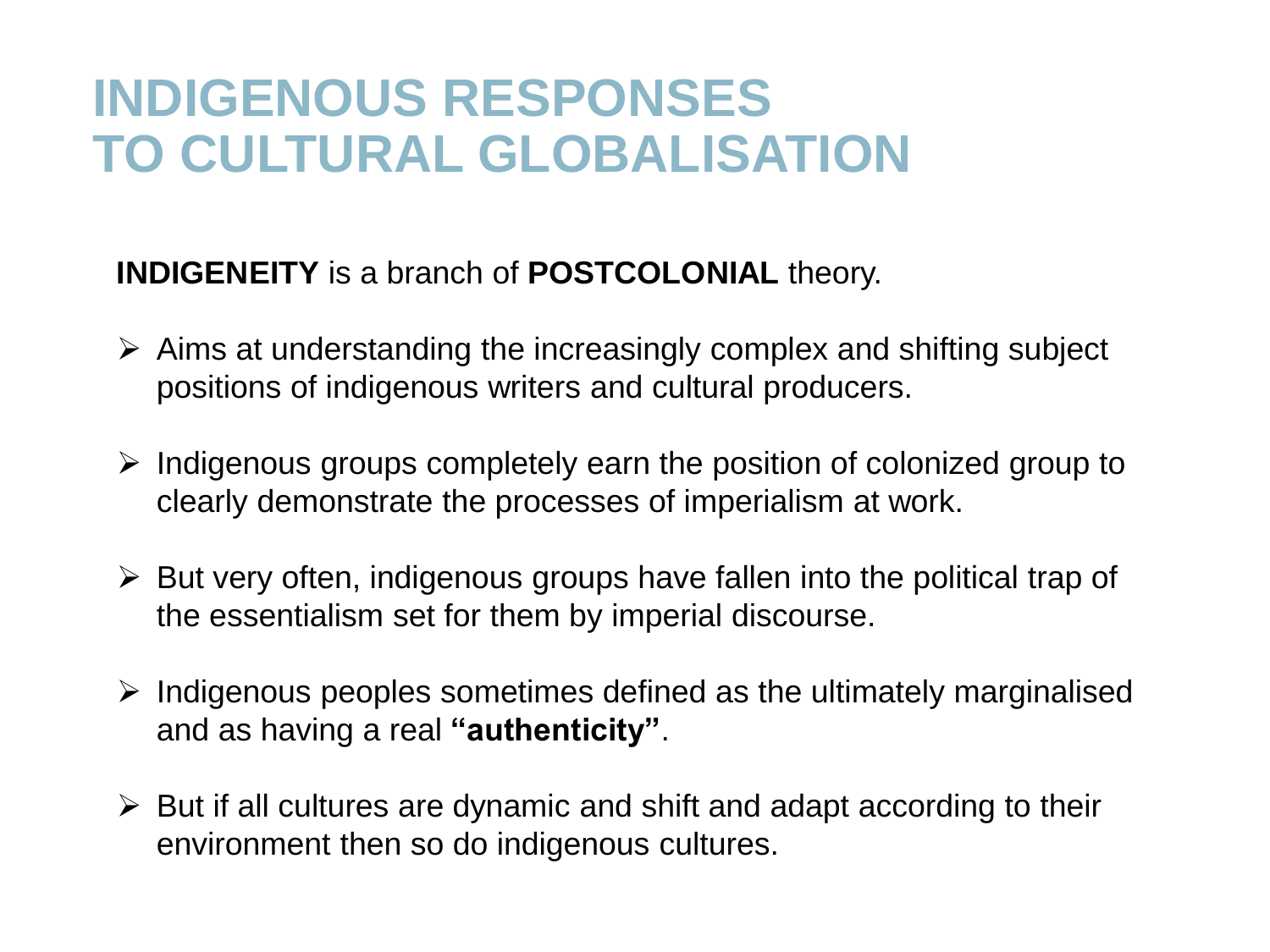## **TYLER COWEN –**

### **ETHOS AND THE TRAGEDY OF CULTURAL LOSS (2002)**

- $\triangleright$  Globalisation Something cultural is lost at the same time
- ➢ Non-western countries lose their "uniqueness"



#### **COMMON LOGIC:**

Individuals in smaller, poorer cultures, typically benefit from adapting the innovations from larger, richer cultures.

BUT: Smaller cultures would prefer to receive the benefits of trade but keep out the ethos of the larger culture

- $\triangleright$  Special feel or flavour of a culture
- $\triangleright$  Worldviews, styles inspirations, found in a society, or a framework for cultural interpretation



Wealthier culture upsets the balance of forces.

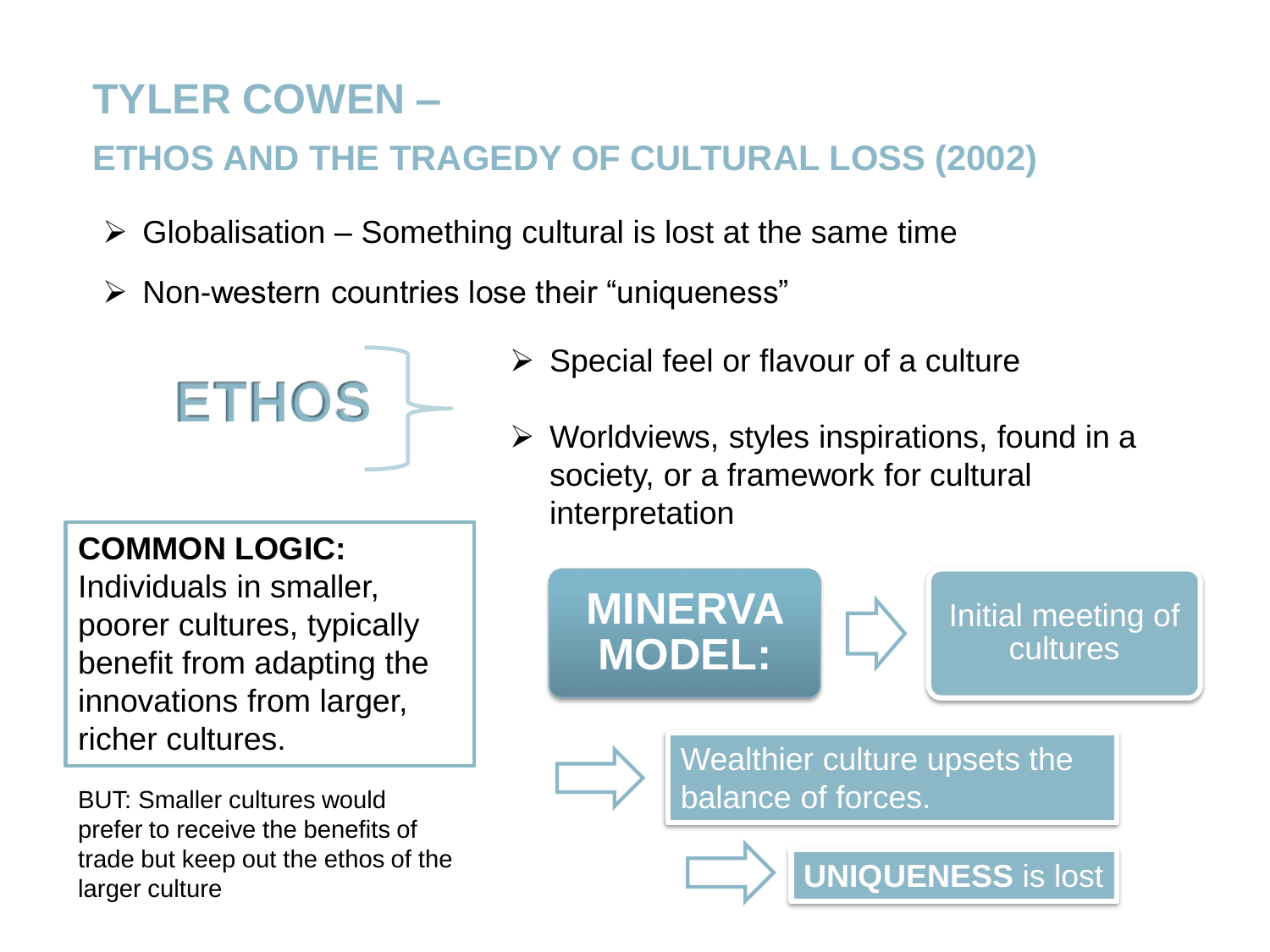## **VIOLET FORD: COMMODIFICATION OF INUIT SYMBOLS &**

#### **POTENTIAL PROTECTION MECHANISMS**

#### **MARX'S THEORY OF COMMODIFICATION**:

The process by which something which does not have an economic value is assigned a value

It describes a modification of relationships, formerly untainted by commerce, into commercial relationships in everyday use.



**Commodification of cultural symbols as a new form of colonialism.**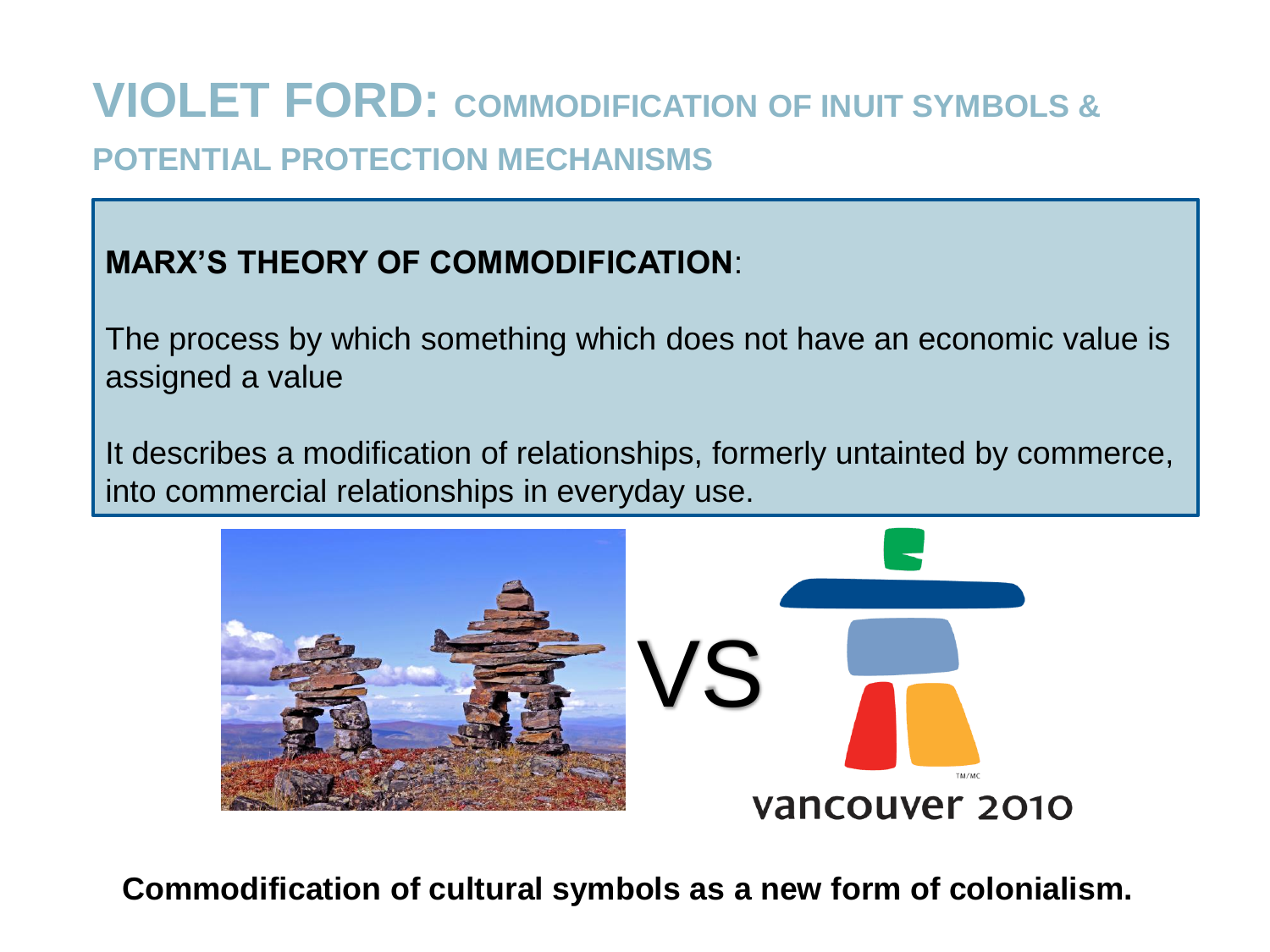## **GROUP ACTIVITY (10 MINUTES)**



In groups, find an example of an indigenous tradition or artefact that has been appropriated or commodified by a larger culture.

Consider what is gained and lost by the appropriation and why it might be considered problematic by the indigenous people who consider that tradition or artefact as a representative cultural symbol.

Post your example on gosoapbox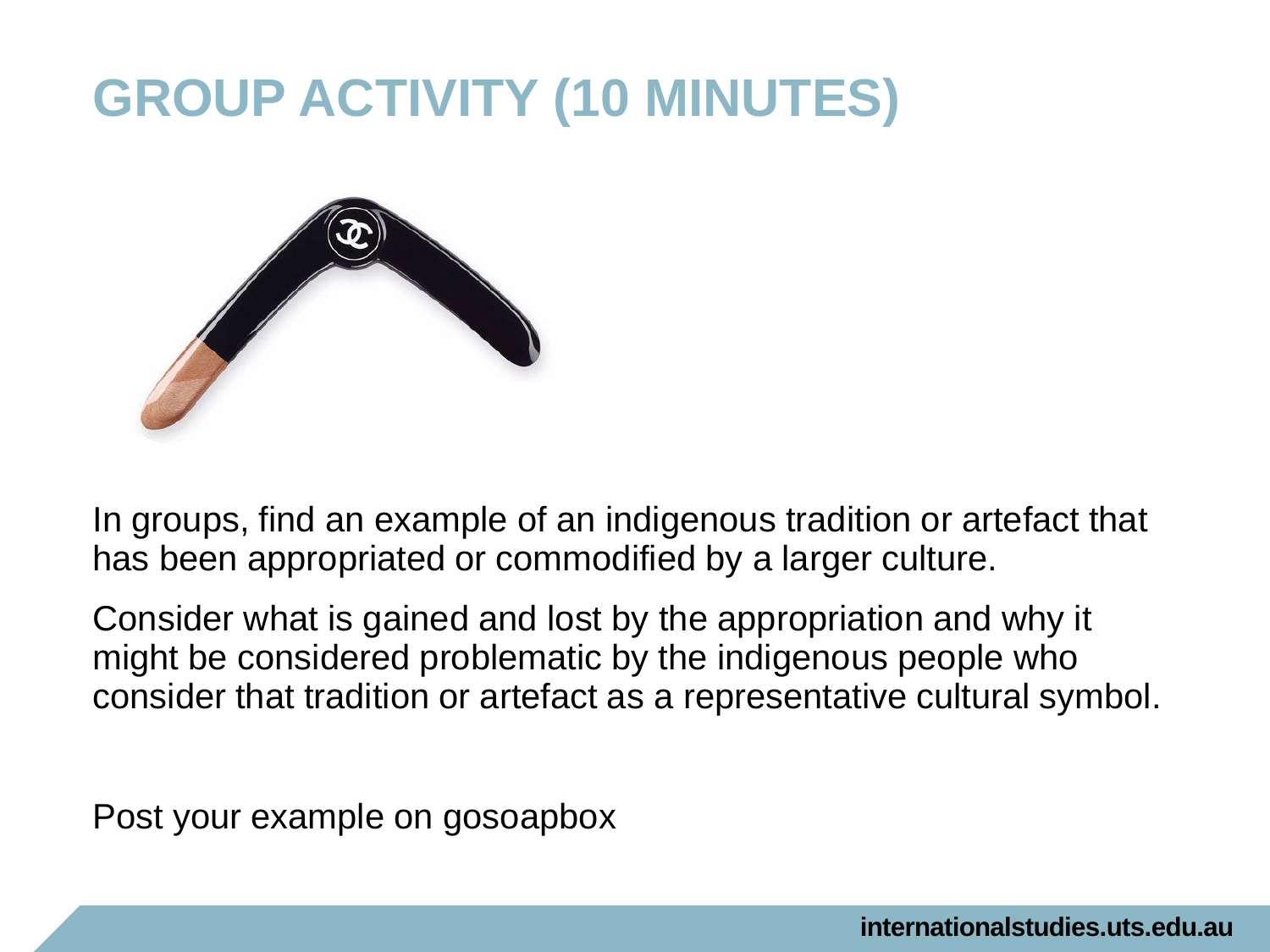#### **LYNN MESKELL (2013) UNESCO AND THE FATE OF THE WORLD HERITAGE INDIGENOUS PEOPLE'S COUNCIL OF EXPERTS (WHIPCOE)**



- $\triangleright$  Cosmopolitan organization
- $\triangleright$  Challenge of indigenous claims that often conflict with nation-state agendas
- ➢ Inclusion & management of indigenous heritage, places & practices.

#### "**PROBLEM OF SOVEREIGNTY**"

**INDIGENOUS GROUPS** 

VS.

THE STATE (National Concerns) Attempts to showcase & preserve traditional, contemporary & living culture embodied in people

Cultural heritage does not end at monuments & collection of objects

**Convention for the Safeguarding of the Intangible Cultural Heritage**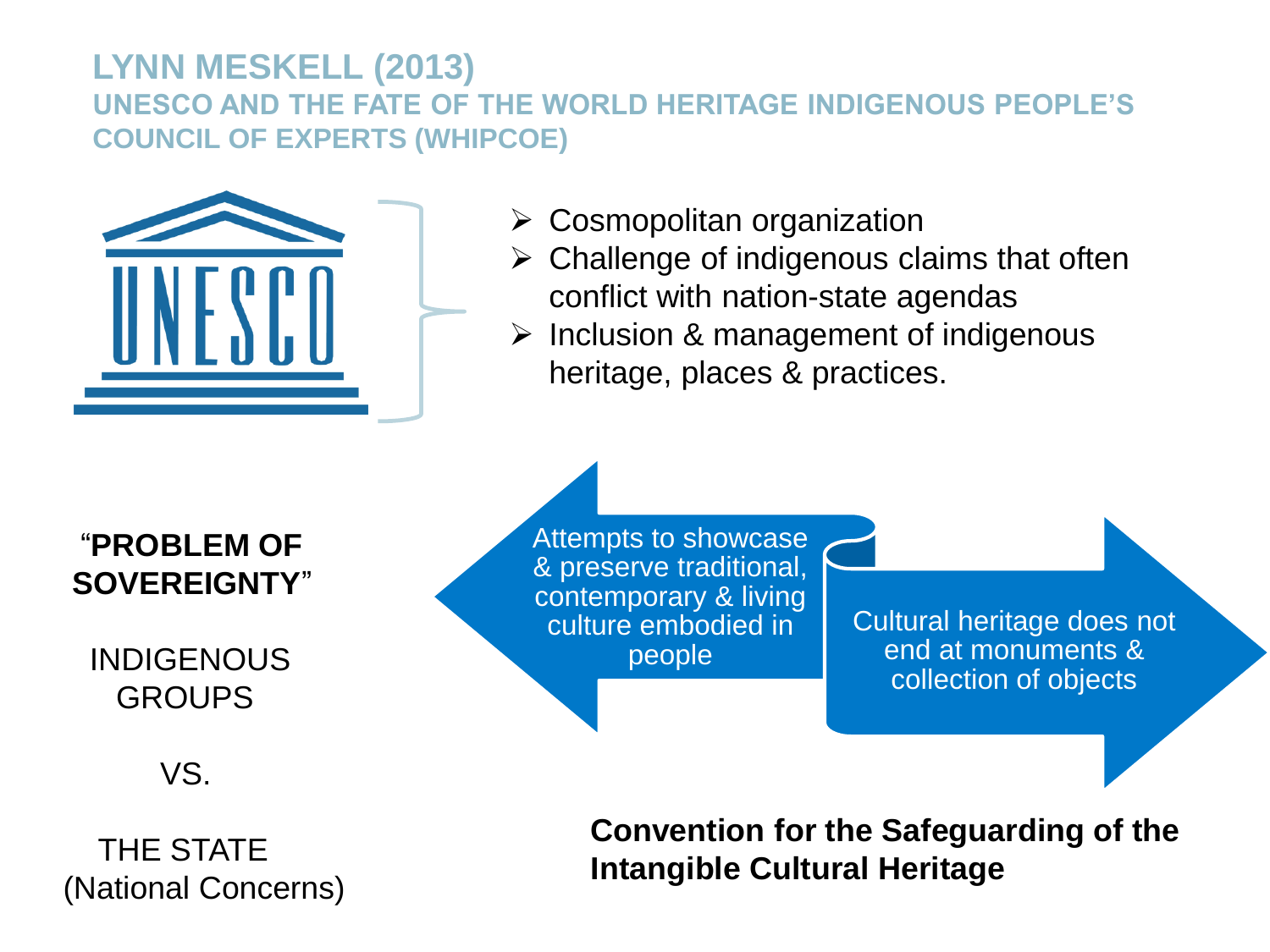## **GROUP ACTIVITY 2**

Have a look at the **UNESCO Lists of Intangible Cultural Heritage and the Register of good safeguarding practices** ([https://ich.unesco.org/en/lists\)](https://ich.unesco.org/en/lists) and read some of the examples.

In your group consider a common cultural tradition that every group member shares. Imagine you had to nominate that tradition on the List of Intangible Cultural Heritage. **How would you argue your case?** 

You can consider culture in the broadest sense possible. For example, you might consider using Facebook an important cultural tradition, watching the NYE fireworks or even eating meat pies!

Prepare your case and present it to the group beside you.

When you've finished, nominate one person from each group to write on gosoapbox whether or not the other group was able to convince you of their '**cultural tradition**'.

Consider whether it is easy or difficult to make such a case and the difficulties that Indigenous communities might encounter in seeking 'protection' for their cultural traditions.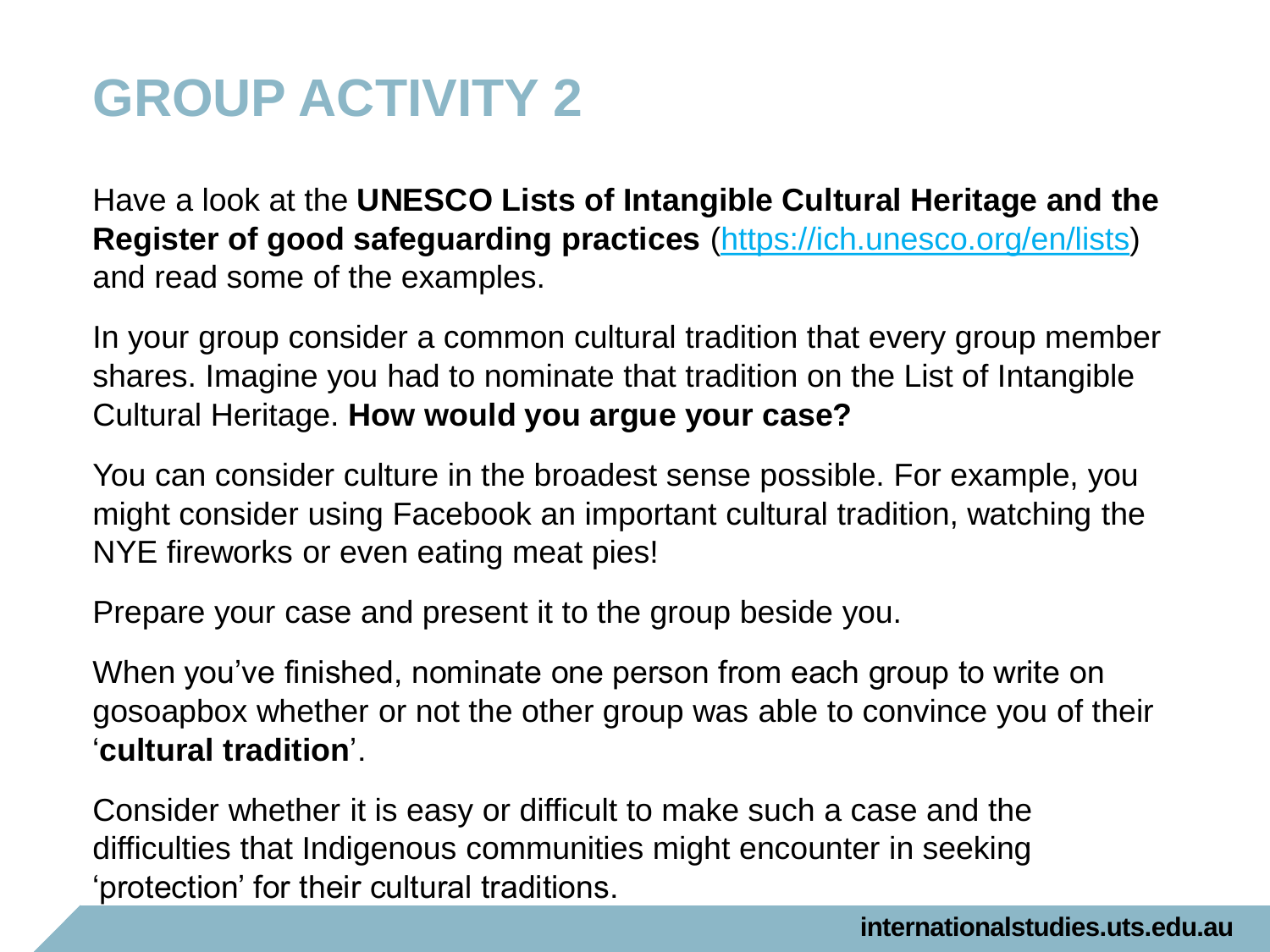## **QUESTIONS ABOUT . MEDIA PORTFOLIO ASSIGNMENT DUE WEEK 11.**

10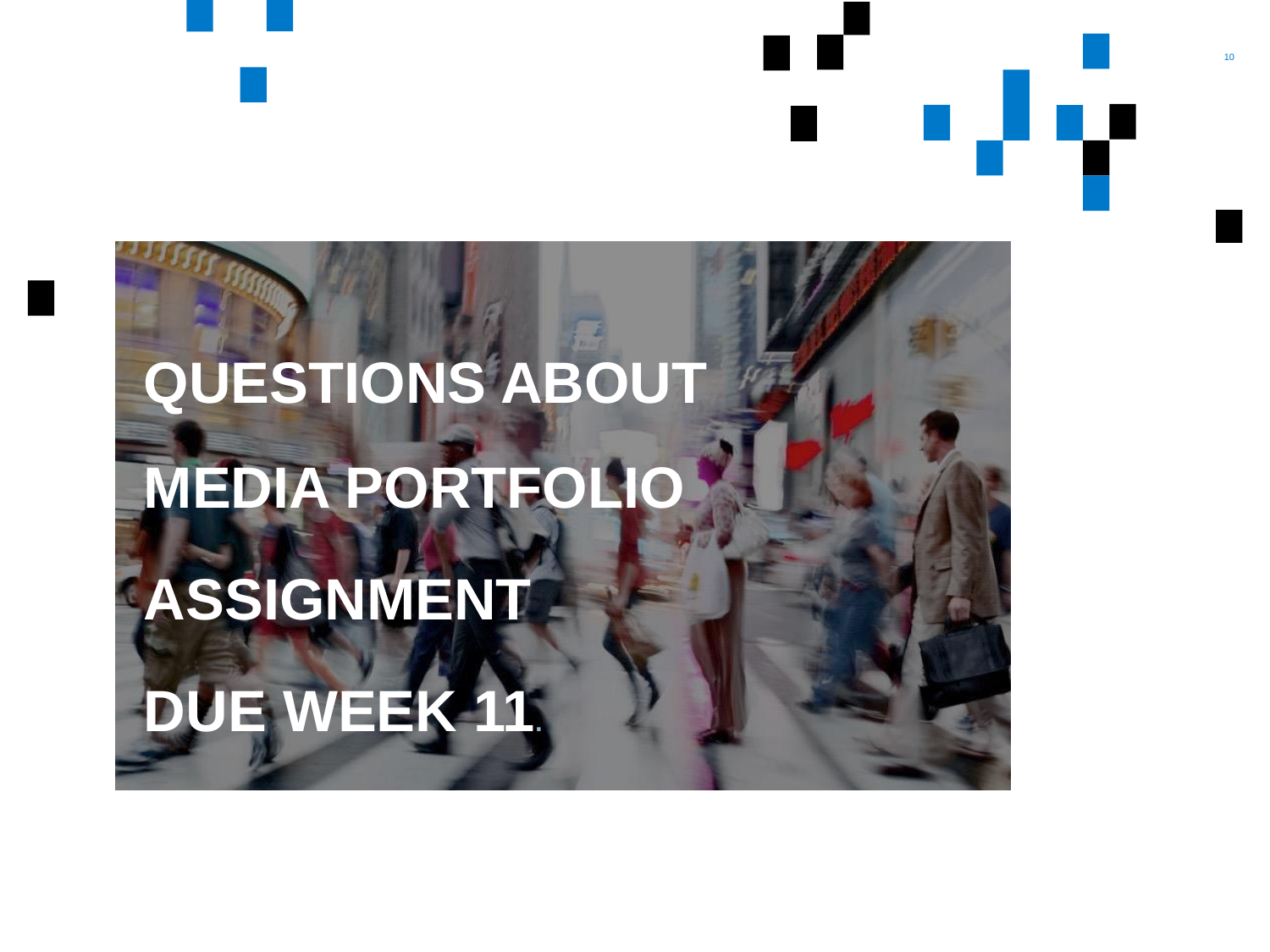# **GROUP CASE STUDY BRIEFING (10 MINS) GROUP PLANNING (20 MINS)**

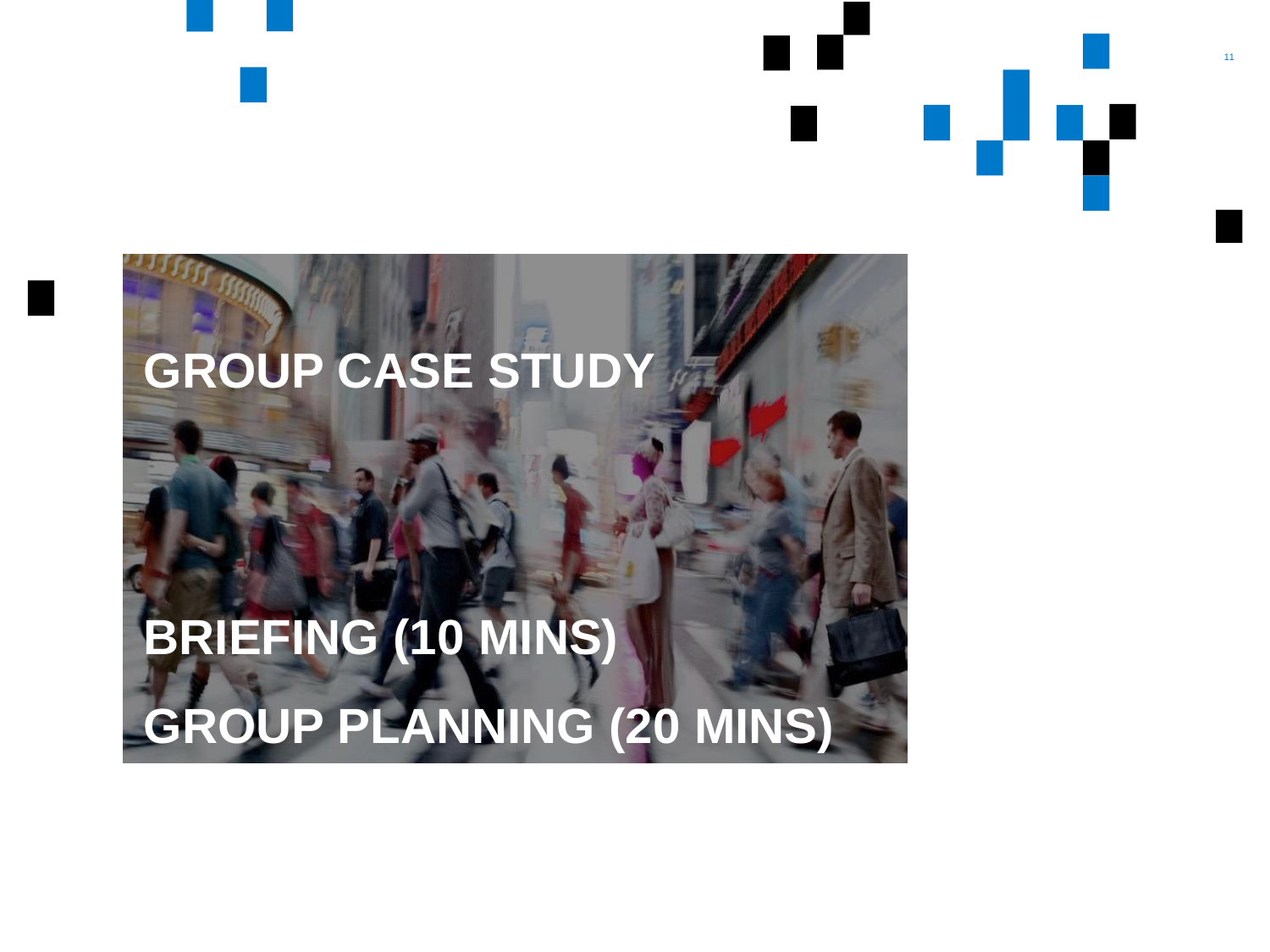

12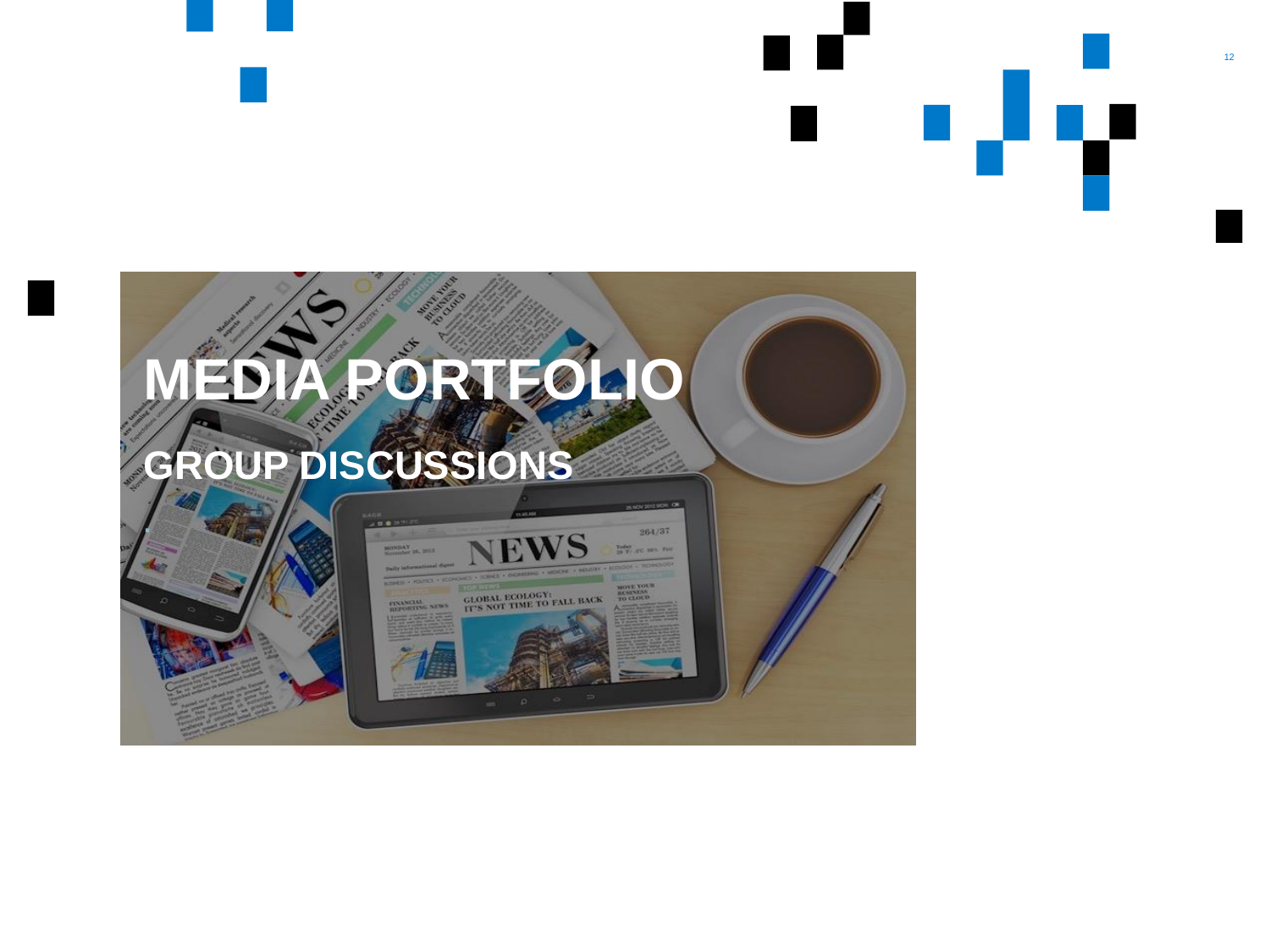## **MEDIA PORTFOLIO ACTIVITY**

#### **Time allocated = 15 minutes**

- Please locate your group and share the news item you have sourced. Your question should be a provocation to the group
- Remember to take notes about the discussion on your item. You will need these to inform your reflection on the discussion
- Make sure that everybody who brought in an item is able to steer the discussion for some of the time so they can complete their assignment